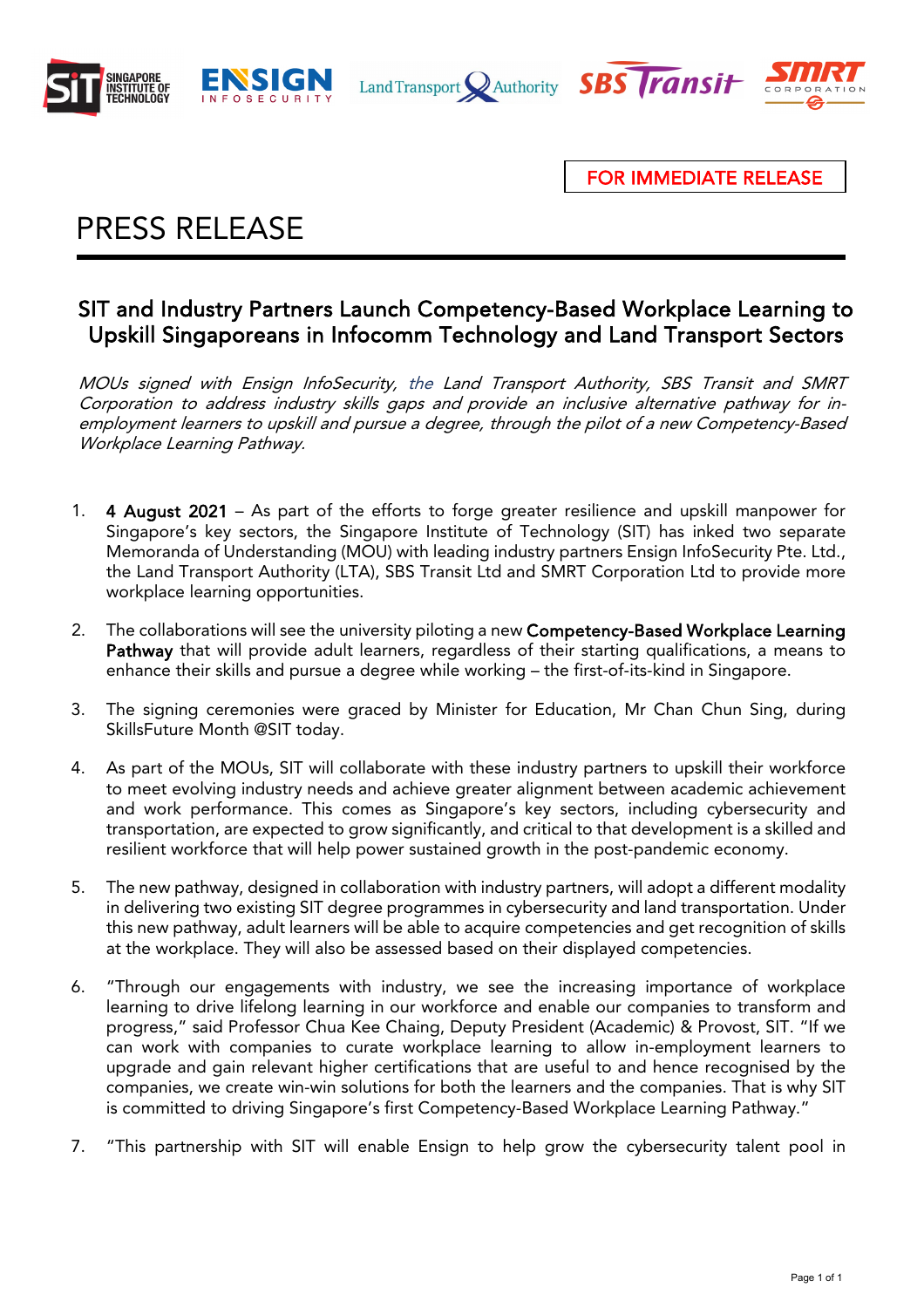



Land Transport Nauthority **SBS Transit** 



FOR IMMEDIATE RELEASE

Singapore by grooming and upskilling cyber professionals. It will provide a much needed pathway for cyber professionals to deepen their knowledge and stay on top of their game while being employed, thereby contributing to our overall efforts to build a set of strong localised cyberdefence capabilities and nurture a sustainable workforce to defend our cyberspace; at the same time providing a helpful relief valve from the intensifying and somewhat unhealthy market competition for cyber professionals," said Mr Lee Fook Sun, Chairman, Ensign InfoSecurity.

# Forging Quality Industry Partnerships

- 8. Over the next two decades, the Singapore Government plans to expand public transport connectivity with new rail lines and continue to improve rail reliability of existing lines through systems upgrading and renewal. Ramping up the development of local competencies to operate and maintain our rail systems is critical to these efforts.
- 9. To help pave the way for a career in the rail industry, the MOU signed between SIT, LTA, SBS Transit and SMRT Corporation will see the development of a new Postgraduate Certificate in Urban Railway Technology in addition to the competency-based degree pathway in land transportation.
- 10. This new postgraduate programme will be co-developed and delivered by SIT and LTA's Singapore Rail Academy (SGRA), with the support of the two rail operators. Designed for engineering professionals within the local rail industry, the programme draws on SGRA's industrystandard expertise and experience, as well as SIT's applied learning approach to equip them with deeper knowledge and practical skillsets in rail engineering, operations and maintenance.
- 11. Said LTA's Chief Executive Ng Lang: "Our rail engineering, operations and maintenance workers are the backbone of a safe and reliable MRT system. Today's MOU is another step we have taken to continue to nurture and develop a strong pipeline of local talents with deep technical rail expertise and cross-functional capabilities."
- 12. SBS Transit Chief Executive Officer, Mr Cheng Siak Kian, said: "We are very excited to be embarking on this journey with SIT. Our employees have always been at the heart of our business and we recognise the importance of continued education as a necessary investment for employees to broaden and deepen their rail competencies. This initiative will no doubt help our people grow professionally and gain recognition for their skills and expertise."
- 13. Mr Neo Kian Hong, Group Chief Executive Officer, SMRT Corporation, said: "SMRT is delighted to be part of this MOU which provides professionals in the industry with structured and targeted opportunities to upgrade themselves through a workplace learning pathway. We encourage our staff to continually deepen their knowledge and skills as they strive for excellence in their professional development. With a highly skilled workforce, SMRT is also able to maintain a high level of operations and maintenance to better serve our commuters."

### SIT's Competency-Based Workplace Learning Pathway

14. The new Competency-Based Workplace Learning Pathway will adopt a collaborative approach with industry partners to make workplace learning more immersive and rewarding for participants,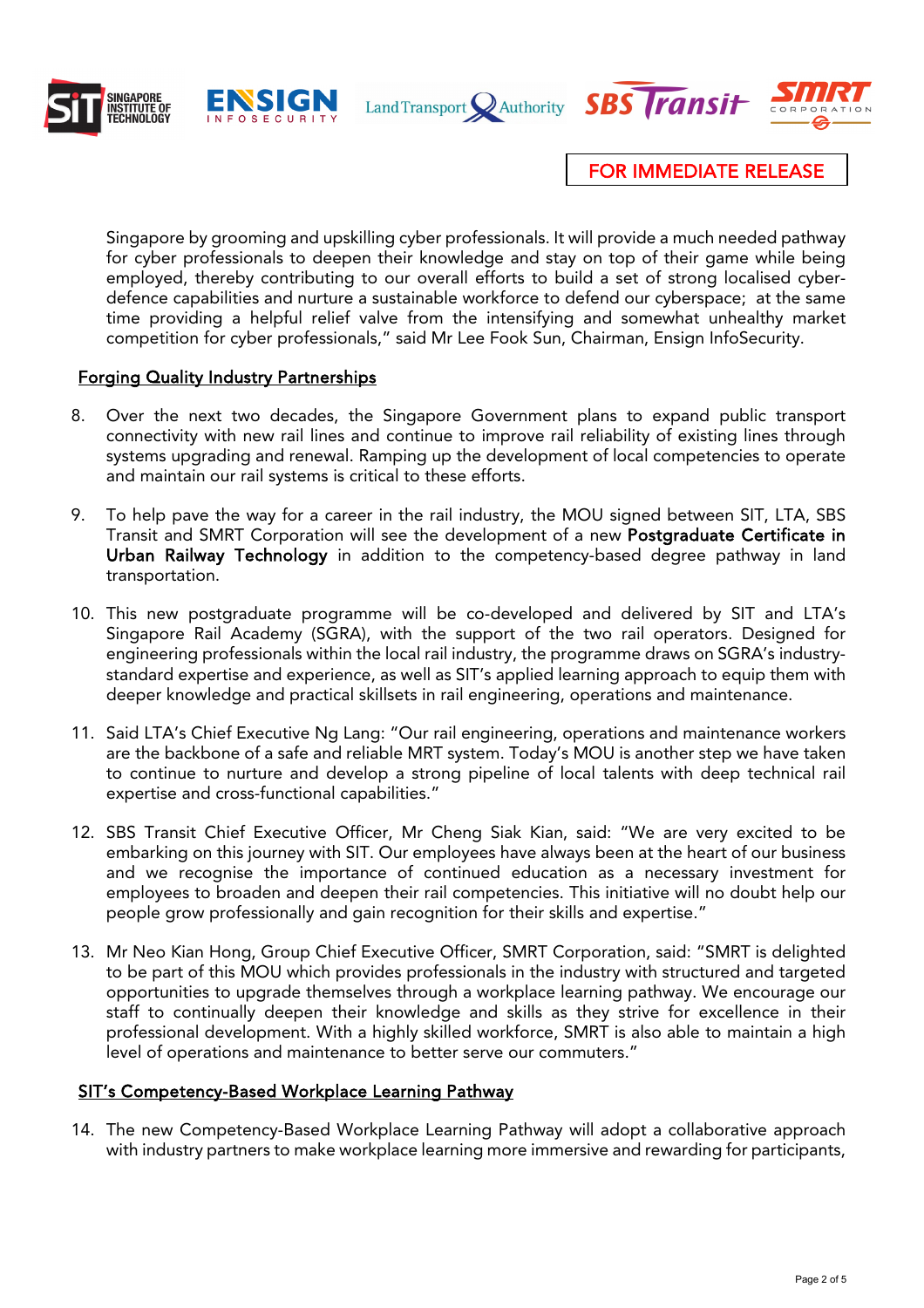







FOR IMMEDIATE RELEASE

through the following key features:

- Recognition of Prior Learning: This pathway will recognise adult learners' work experience and prior competencies using competency-based assessment methods, and award credits towards fulfilment of the degree programme's requirement.
- Learner-Centric: Most of the learning outcomes required for the degree programme will be achieved through curated projects which learners carry out at their place of work. Learners will have access to online lectures for the respective modules within the degree programme, and receive facilitated coaching and instruction from SIT faculty through online platforms. This approach will provide learners with greater flexibility and ownership over their learning journey and pace, minimising disruptions in their work and personal lives.
- Collaborative Engagement with Industry Partners: The new pathway has been developed in close consultation with industry partners. This collaborative process ensures that both the industry's training needs as well as adult learners' upgrading aspirations are met.
- 15. SIT will pilot the new Competency-Based Workplace Learning Pathway in the following degree programmes from September 2021:
	- Bachelor of Engineering in Information and Communications Technology (Information Security), in collaboration with Ensign InfoSecurity Pte. Ltd.;
	- Bachelor of Engineering and Master of Engineering Technology in Sustainable Infrastructure Engineering (Land), in collaboration with LTA, SBS Transit Ltd and SMRT Corporation Ltd.

### SkillsFuture Month @SIT

16. Anchored around its theme of "Supporting Industry Transformation through Upskilling Singapore Workforce", SkillsFuture Month @SIT features a series of online workshops on trends in areas such as Digitalisation, Smart Manufacturing, Design Innovation and Sustainability, Health and Food Innovation, and Community & Social Services, amongst others. Held in partnership with SkillsFuture Singapore (SSG) and supported by the Institutes of Higher Learning (IHLs), participants at these workshops can look forward to gaining insights from industry leaders and IHLs, and discover learning opportunities to be future-ready.

#### ֺ About Singapore Institute of Technology

Singapore Institute of Technology (SIT) is Singapore's University of Applied Learning, offering applied degree programmes targeted at growth sectors of the economy. With a mission to nurture and develop individuals who impact society in meaningful ways, SIT aims to be a leader in innovative learning by integrating learning, industry and community.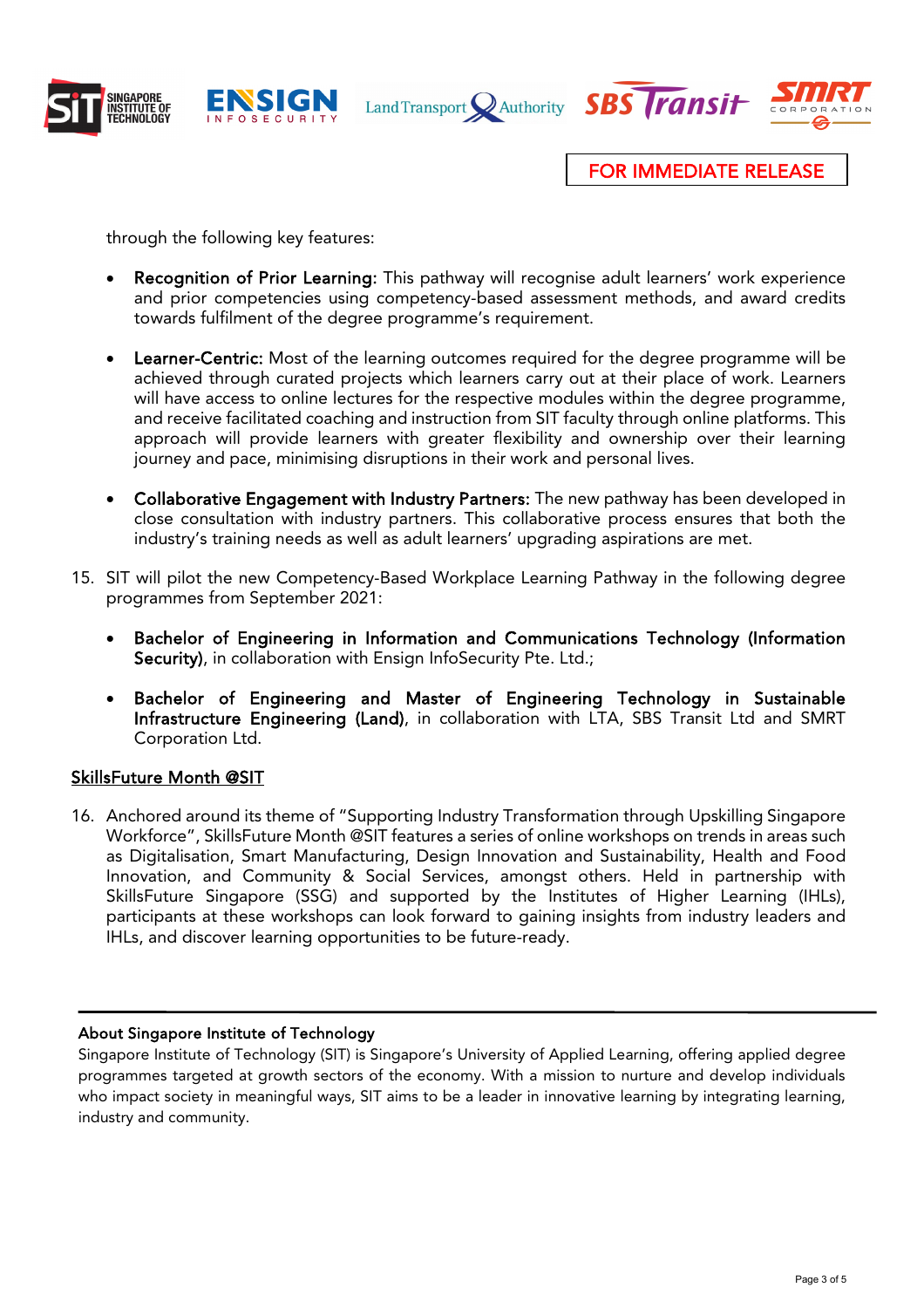



Land Transport Nauthority **SBS Transit** 



FOR IMMEDIATE RELEASE

The university's unique pedagogy integrates work and study by incorporating applied research for students to work on real industry problems and creating solutions that meet industry needs. SIT also advocates the worklearn continuum, which places an emphasis on upskilling and lifelong learning.

For more information, visit [www.SingaporeTech.edu.sg.](http://www.singaporetech.edu.sg/)

#### About Ensign InfoSecurity Pte. Ltd.

Ensign InfoSecurity is the largest, pure-play end-to-end cybersecurity service provider in Asia. Headquartered in Singapore, Ensign offers bespoke solutions and services to address their clients' cybersecurity needs. Their core competencies are in the provision of cybersecurity advisory and assurance services, architecture design and systems integration services, and managed security services for advanced threat detection, threat hunting, and incident response. Underpinning these competencies is in-house research and development in cybersecurity. Ensign has two decades of proven track record as a trusted and relevant service provider, serving clients from the public and private sectors in the Asia Pacific region.

For more information, visit www.ensigninfosecurity.com or email marketing@ensigninfosecurity.com

#### About Land Transport Authority

The Land Transport Authority (LTA) is a statutory board under the Ministry of Transport, which spearheads land transport developments in Singapore. As the agency responsible for planning, designing, building and maintaining Singapore's land transport infrastructure and systems, we aim to bring about a greener and more inclusive public transport system, complemented by convenient options to walk and cycle from their homes or to their destinations. We leverage technology to strengthen our rail and bus infrastructure and provide exciting options for future land transport.

As part of the Land Transport Industry Transformation Map, LTA established the Singapore Rail Academy in 2017 to uplift the capability development for rail engineering, operations and maintenance. This is carried out through collaborations with rail operators, education institutions and other key industry players to build up rail research capabilities, certify the proficiencies of railway professionals and promote careers in the rail industry. For more information, please visit LTA's website at [www.lta.gov.sg.](http://www.lta.gov.sg/)

#### About SBS Transit Ltd

SBS Transit is a multi-modal public transport operator in Singapore. It runs the North East Line, which is the world's first automated, underground heavy metro system, and also the Downtown Line, which is currently the longest underground MRT line in Singapore. In total, it operates 78 stations with 192 trains running on 83 trackkm, including the Sengkang-Punggol Light Rail Transit Systems. An established public bus operator, it is also the biggest and most experienced with a fleet of more than 3,000 buses running some 220 bus routes. Every day, SBS Transit carries more than three million passenger trips (pre-COVID) on its network of buses and trains. It is a member of the ComfortDelGro Group, which is one of the world's leading land transport companies. For more information, please visit [www.sbstransit.com.sg](http://www.sbstransit.com.sg/)

#### About SMRT Corporation Ltd

SMRT Corporation Ltd (SMRT) is a public transport services provider. Our primary business is to manage and operate train services on the North-South Line, East-West Line, the Circle Line, the new Thomson-East Coast Line and the Bukit Panjang Light Rail Transit. This is complemented by our bus, taxi and private hire vehicle services.